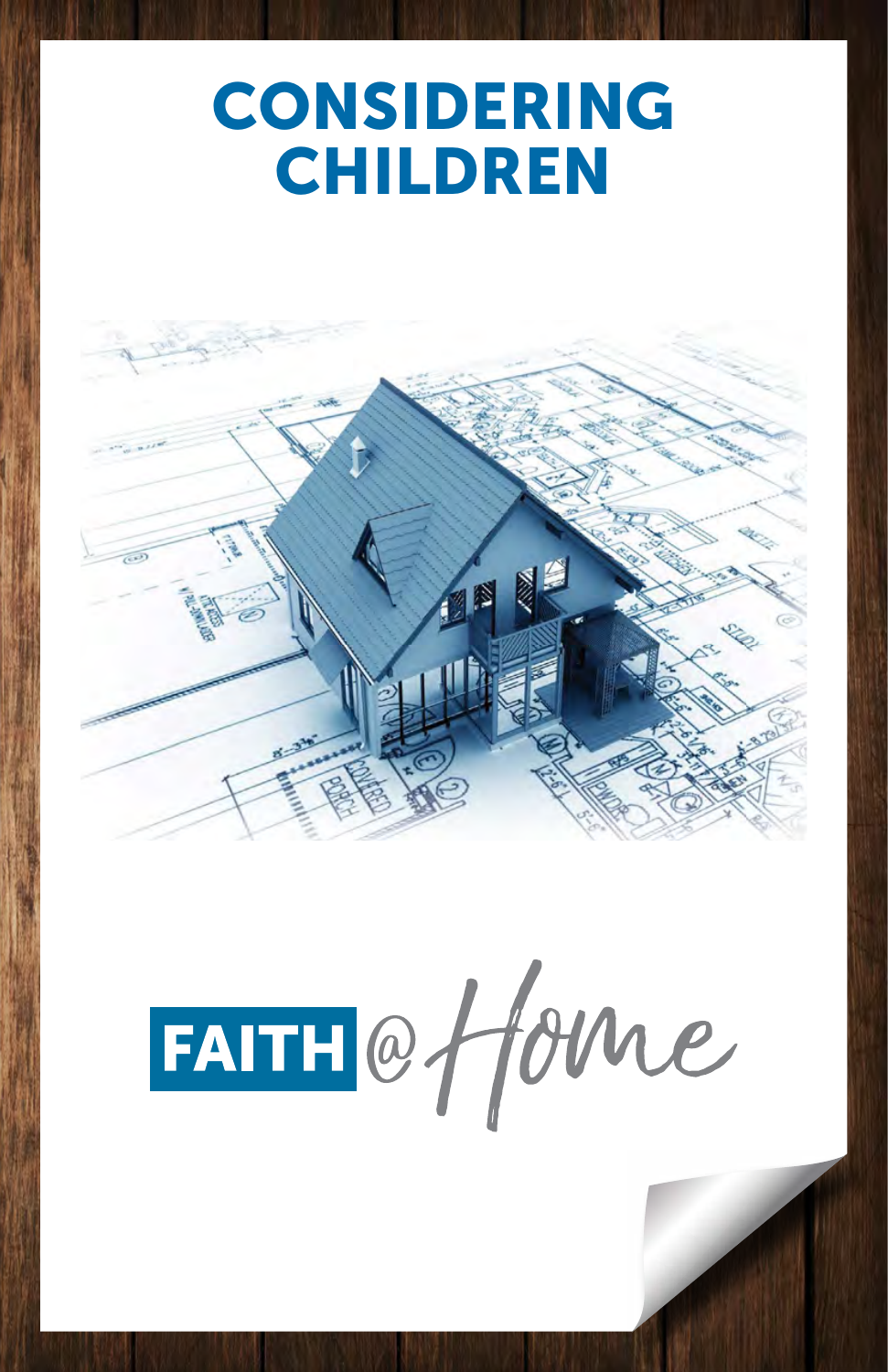## Considering Children

Couples that are contemplating starting a family will be confronted with a materialistic and leisure-focused culture that tends to dwell on the challenges more than the joys of parenthood. Couples today tend to worry about the effect kids will have on their education, career, and lifestyle more than past generations did. As a result, they are often encouraged to push family off a little longer while enjoying the perceived freedom of life before children.

What couples can lose sight of during such a cost/benefit analysis are the grand and often mysterious purposes God has for children within marriage. Even the Christian community can lack vision for just how central the efforts of starting and raising a family are to God's plan for our lives. That is why it is important to ask yourself several pertinent questions.

QUESTION ONE: Are Children Part of Your Life's Purpose? "Be fruitful and multiply" was the first charge God gave His creation in the garden. While each of us have distinct strengths, passions and experiences that guide what we do in life, marriage, and parenting, all are a general calling that applies to most people of faith. While having children is not the only purpose for marriage, it is very closely tied to God's original design for marriage and should not be discarded without serious, prayerful reflection.

When we bear and raise children, we cooperate with God's desire for a "Godly seed" (Malachi 2:15). Parenting is also the primary way most of us fulfill the call to lay our lives down for others (Philippians 2:4-8). Producing and guiding the next generation is a mission that stretches us and pushes us to depend on God like few other things in life all the while revealing and shaping our larger purpose within God's plan for humanity.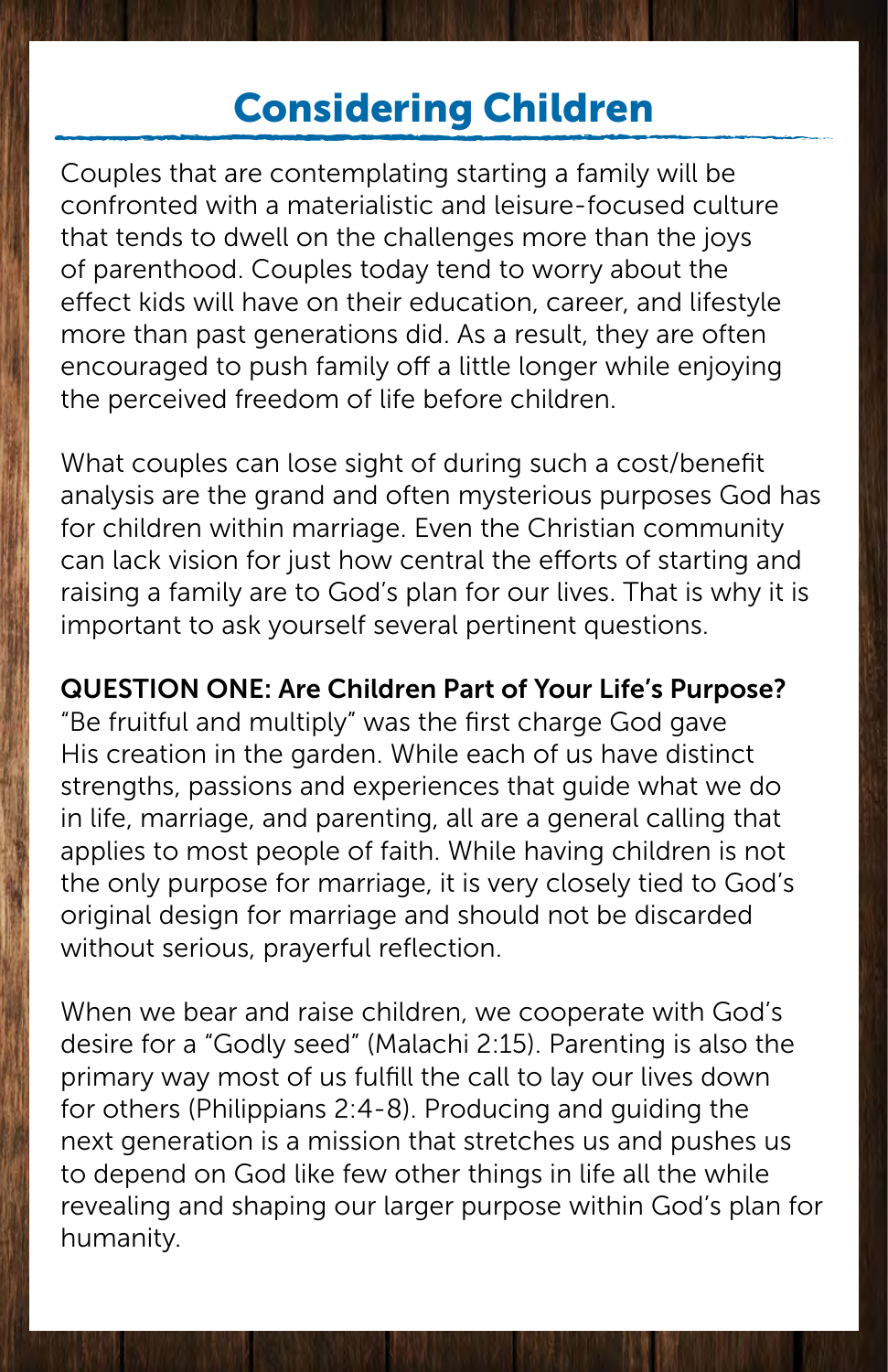#### QUESTION TWO: Are Children a Blessing or a Burden?

In the past few years, social commentators have used words like "ankle biters" and "yard apes" to describe children and the stress they bring with them. God calls children a blessing (Psalm 127:3-5). Even in the face of what one writer called the "bone-wearying work" of parenting, children provide the joyful reward of marital and parental love. Studies consistently find children are people's greatest source of happiness.

#### QUESTION THREE: How Long Should You Wait?

Magazine covers featuring celebrities having babies well into their forties can give couples the impression they have plenty of time to start their families. Unfortunately, those images have contributed to a tragically low awareness of the fertility window God designed for women. Couples today who marry in their late twenties and then spend a couple of years getting to know each other are often surprised to find that they are already pushing past their prime fertility season when they start thinking about having kids.

#### QUESTION FOUR: Who is Your Provider?

Couples seeking to start their families may feel overwhelmed by a variety of concerns about being pregnant, giving birth, adjusting their marriage, staying on budget, and changing lifestyles. This can be a natural response because babies do change everything and push couples beyond themselves. God is faithful. Paul told the Corinthians, "And God is able to make all grace abound to you, so that in all things at all times, having all that you need, you will abound in every good work" (2 Corinthians 9:8). Having children is a good work and gives couples new opportunities to see how God is able to supply what they need.